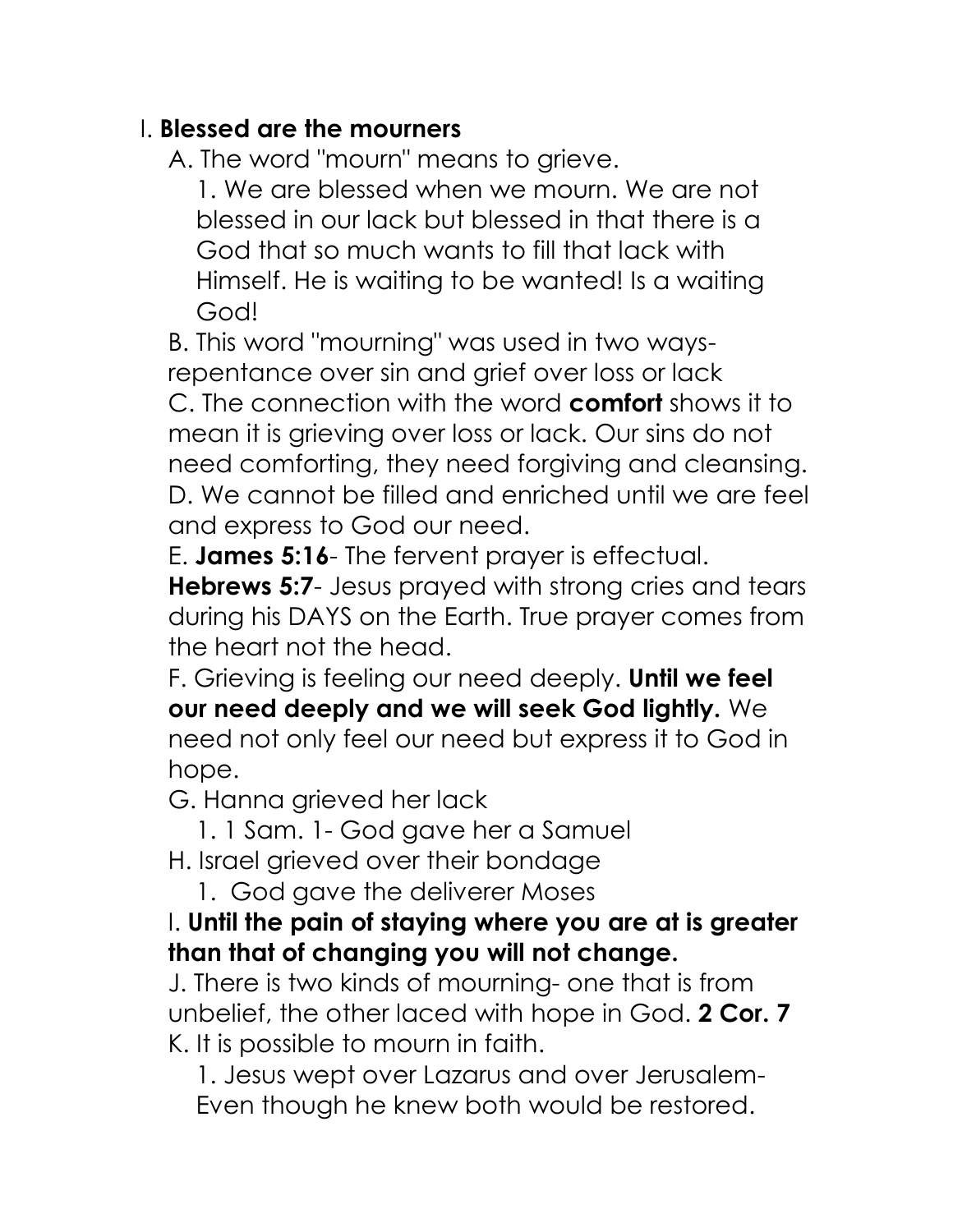2. Jesus was acquainted with sorrow and grief-**Isaiah 53:3**

3. We are not to mourn as those who have no hope. **1 Thess. 4:13**

L. The open door to the blessings of the beatitudes is faith in God.

M. Comforted- parakaleo- To call near- The Holy Spirit is called the Paraclete. When we look to God in our grief and sorrow He said He would comfort us. This is the verb form of the title of the Holy Spirit. Paracletos is a full word that has different facets to it. The amplified brings these distinctions out. The Amplified translates comforter as Counselor, Helper, Intercessor, Advocate, Strengthener, and Standby. **John 14:16**

N. God promises us that when we look to Him in our lack, sorrow, and grief that he would supply counsel, help, intercession, being an advocate, strength, and assistance.

O. Jesus has suffered and has compassion on us-

## **Heb. 4:15-16**

P. We must come to the throne of Grace to receive His comfort.

Q. To be comforted we need to take His counsel. We need to receive His help. We need let Him intercede for us. We need Him to be our advocate. He needs to be our strength. He needs to be our assistance. R. We turn to many other people for counsel; we come up with our own. We look to others to help us, or we try to help ourselves, we try to intercede for ourselves and plead our case with others, we look to things and people to strengthen us instead of God and His Word, We look for assistance in other places other than God.